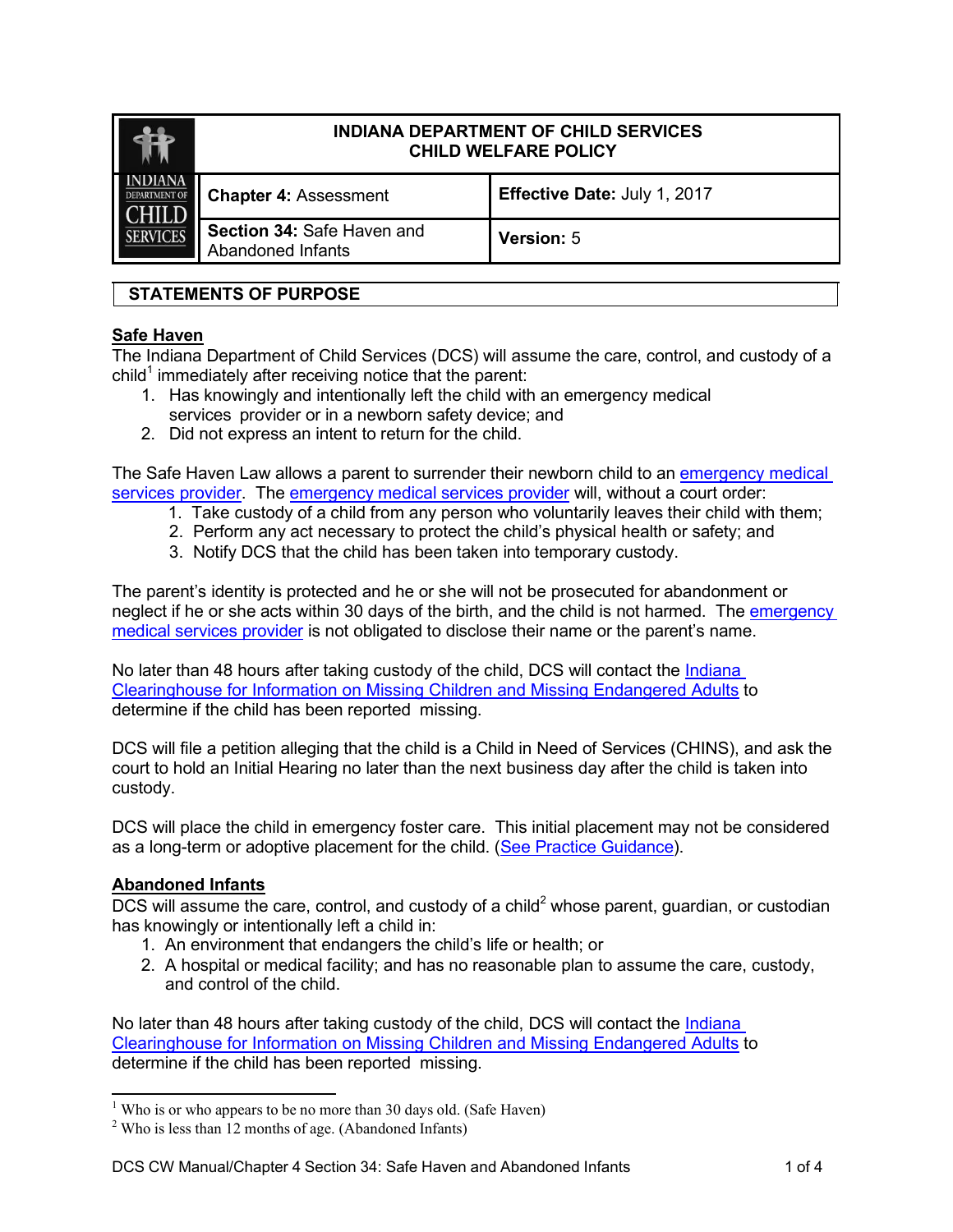DCS will place the child in emergency foster care, file a petition alleging that the child is a CHINS, and petition the court for an Initial Hearing to be held no later than the next business day after the child is taken into custody.

Code References

- 1. IC [31-34-2.5: Emergency](http://iga.in.gov/legislative/laws/2021/ic/titles/031/#31-34-2.5) custody of certain abandoned children
- 2. IC 10-13-5: Indiana [Clearinghouse](http://iga.in.gov/legislative/laws/2021/ic/titles/010/#10-13-5) for Information on Missing Children
- 3. [IC 16-41-10-1 "Emergency services provider" defined](http://iga.in.gov/legislative/laws/2021/ic/titles/016/#16-41-10-1)

## **PROCEDURE**

For Safe Haven infants, the Family Case Manager (FCM) will:

- 1. Arrange for emergency placement of the child. (See [Practice Guidance](#page-2-1) for Emergency Placement of Safe Haven babies);
- 2. Submit an Preliminary Inquiry and a Probable Cause Affidavit;
- 3. Attend the scheduled hearing;
- 4. Convene a committee within five (5) business days to determine the appropriate placement and permanency plan for the child. The committee should consist of the following members:
	- a. Court Appointed Special Advocate (CASA) or Guardian Ad Litem (GAL),
	- b. DCS Local Office Director (LOD) or designee,
	- c. Regional Manager (RM),
	- d. FCM Supervisor,
	- e. Adoption Liaison (if appropriate),
	- f. FCM, and
	- g. Regional Foster Care Specialist.
- 5. Contact the [Indiana Clearinghouse for Information on Missing Children and Missing](#page-3-0)  [Endangered Adults](#page-3-0) within 48 hours.

For Abandoned infants, the FCM will:

- 1. Arrange for emergency placement of the child. (See Related [Information](#page-2-2) for Emergency Placement of Abandoned Infants);
- 2. Contact the [Indiana Clearinghouse for Information on Missing Children and Missing](#page-3-0)  [Endangered Adults](#page-3-0) within 48 hours.
- 3. Conduct a diligent search [Affidavit of Diligent Inquiry \(SF 54778\) \(ADI\)](https://forms.in.gov/Download.aspx?id=10402) to locate either of a child's parents or other family members. See separate policy, [5.6](https://www.in.gov/dcs/files/5.06-Locating-Absent-Parents.pdf) [Locating Absent Parents;](https://www.in.gov/dcs/files/5.06-Locating-Absent-Parents.pdf)
- 4. Ensure that the CHINS petition includes a request for the court to make findings of Best Interests/Contrary to the Welfare, Reasonable Efforts to prevent placement, and Placement and Care responsibility to DCS;

**Note:** The FCM must be prepared to submit an [ADI](https://forms.in.gov/Download.aspx?id=10402) or an update as to the progress toward completion of the Affidavit of [Diligent Inquiry](https://forms.in.gov/Download.aspx?id=10402) (SF 54778) to the court at the time of the Detention/Initial Hearing. See separate policy [5.6 Locating Absent Parents.](https://www.in.gov/dcs/files/5.06-Locating-Absent-Parents.pdf)

- 5. Work with the DCS Staff Attorney to complete and file all documents necessary for court proceedings. See separate policy, 6.4 [Providing](https://www.in.gov/dcs/files/6.04.pdf) Notice; and
- 6. Forward a copy of the report to the FCM Supervisor for review and approval. The FCM Supervisor will:
	- 1. Assist the FCM, when necessary, with completing the required CHINS documents;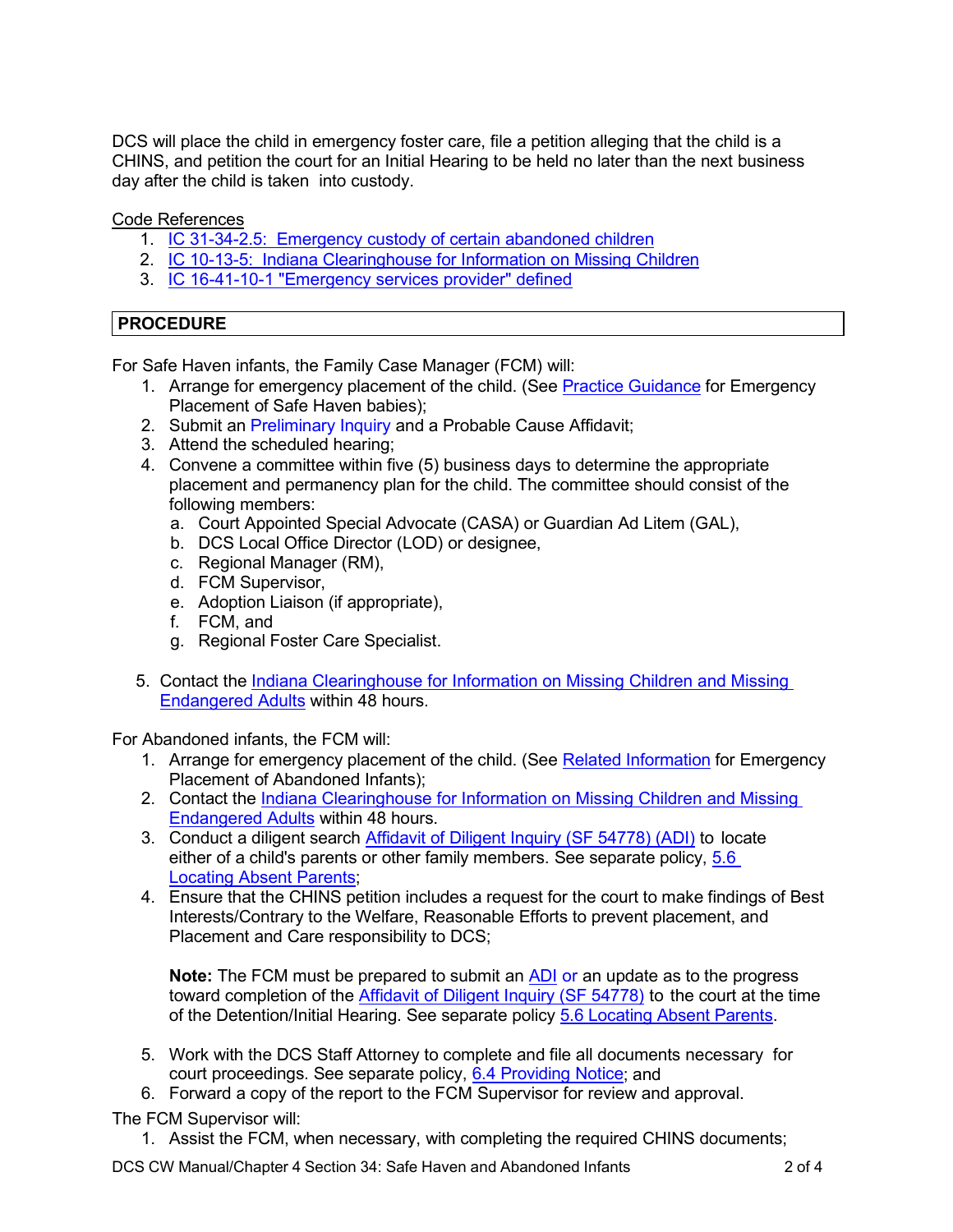- 2. Ensure the FCM or designated staff contacts the [Indiana Clearinghouse for Information](#page-3-0)  [on Missing Children and Missing Endangered Adults](#page-3-0) within 48 hours; and
- 3. Attend the placement staffing.

### <span id="page-2-1"></span>**PRACTICE GUIDANCE**

### **Emergency Placement of Safe Haven**

The FCM will initially place the child in emergency foster care if the team cannot convene prior to the child's need for out-of-home care. The recommendation for prospective adoptive placement cannot be the emergency foster care home, unless otherwise approved by the Deputy Director or ordered by the court.

In order to determine the final recommendation of placement for the child, the FCM will convene a multi-disciplinary team comprised of the following team members:

- 1. CASA or GAL;
- 2. DCS LOD or designee;
- 3. RM;
- 4. FCM Supervisor;
- 5. Adoption Liaison (if appropriate); and
- 6. Regional Foster Care Specialist.

The team will make a recommendation for placement documenting the best interests of the child and the reasoning used to determine the most appropriate placement for the child. This recommendation and report shall first be submitted to the DCS LOD, then to the juvenile court for review.

## **FORMS AND TOOLS**

- 1. Service Request Intake Report– Available in the case management system
- 2. Preliminary Inquiry Available in the case management system
- 3. Affidavit of [Diligent Inquiry](https://forms.in.gov/Download.aspx?id=10402) (SF 54778) Available in the case management system

### <span id="page-2-2"></span>**RELATED INFORMATION**

### <span id="page-2-0"></span>**Emergency Medical Services Provider**

[IC 16-41-10-1](http://iga.in.gov/legislative/laws/2021/ic/titles/016/#16-41-10-1) defines Emergency Medical Services Provider as:

- 1. Firefighter;
	- 2. Law Enforcement Officer;
	- 3. Paramedic;
	- 4. Emergency Medical Technician;
	- 5. Physician;
	- 6. Nurse; or
	- 7. Other person who provides emergency medical services in the course of the other person's employment.